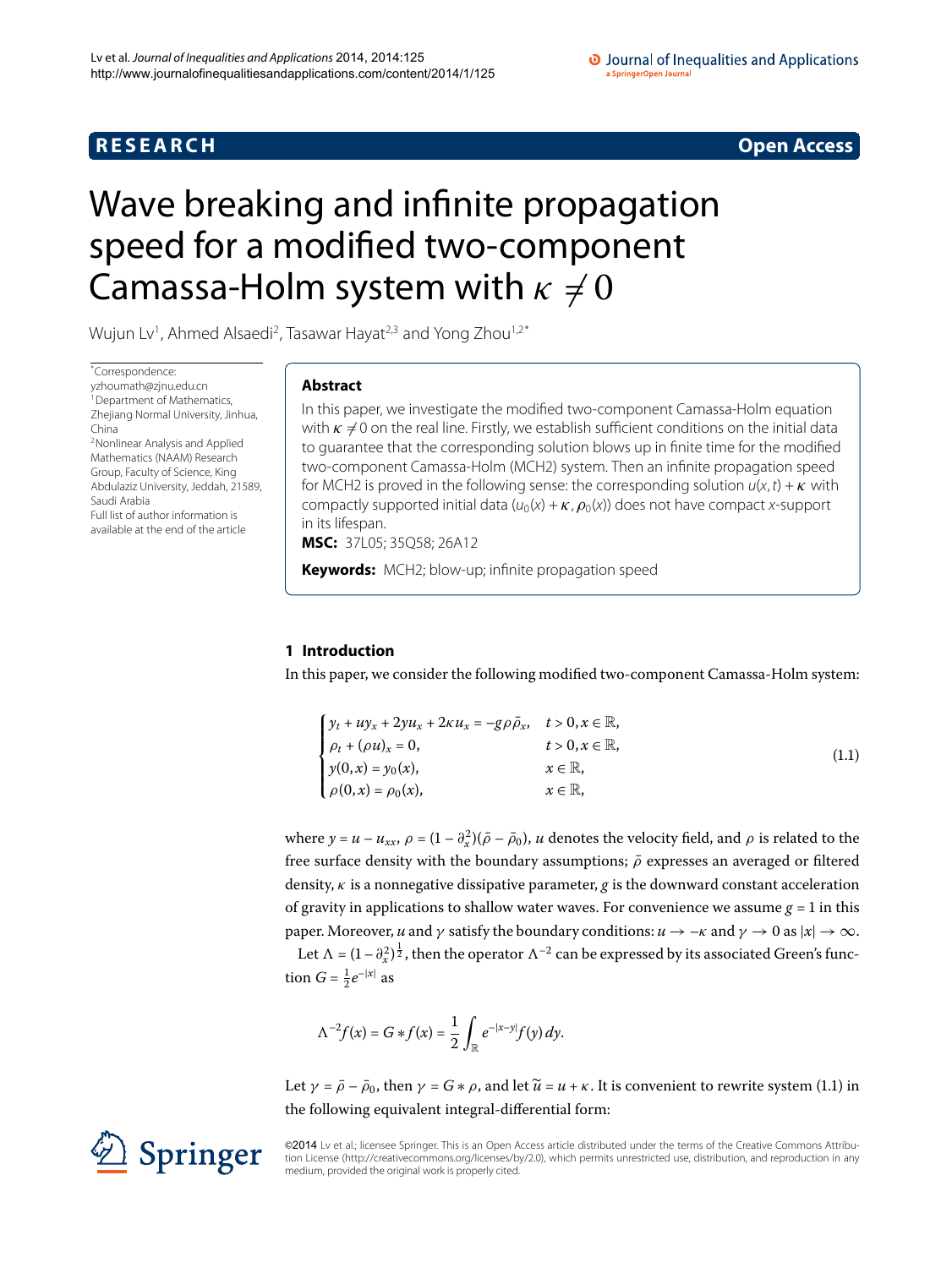<span id="page-1-1"></span><span id="page-1-0"></span>
$$
\begin{cases} \widetilde{u}_t + (\widetilde{u} - \kappa) \widetilde{u}_x + \partial_x G \ast (\widetilde{u}^2 + \frac{1}{2} \widetilde{u}_x^2 + \frac{1}{2} \gamma^2 - \frac{1}{2} \gamma_x^2) = 0, & t > 0, x \in \mathbb{R}, \\ \gamma_t + (\widetilde{u} - \kappa) \gamma_x + G \ast ((\widetilde{u}_x \gamma_x)_x + \widetilde{u}_x \gamma) = 0, & t > 0, x \in \mathbb{R}, \\ \widetilde{u}(0, x) = \widetilde{u}_0(x), & x \in \mathbb{R}, \\ \gamma(0, x) = \gamma_0(x), & x \in \mathbb{R}. \end{cases}
$$
(1.2)

In what follows, we will consider system (1[.](#page-1-0)2) for  $\tilde{u}$  instead of system (1.1) for  $u$ , and we omit the tilde on the *u* for simplicity. So we consider the following system:

$$
\begin{cases}\n u_t - u_{xxt} + 3uu_x - uu_{xxx} - 2u_xu_{xx} - \kappa u_x + \kappa u_{xxx} = -g\rho\bar{\rho}_x, & t > 0, x \in \mathbb{R}, \\
\rho_t + (\rho u)_x - \kappa \rho_x = 0, & t > 0, x \in \mathbb{R}, \\
y(0, x) = y_0(x), & x \in \mathbb{R}, \\
\rho(0, x) = \rho_0(x), & x \in \mathbb{R}.\n\end{cases}
$$
\n(1.3)

Obviously, under the constraints of  $\rho(x,t) \equiv 0$  and  $\kappa = 0$ , system (1.1) reduces to the Camassa-Holm equation, which was derived physically by Camassa and Holm in [] (found earlier by Fokas and Fuchssteniner [2[\]](#page-13-4) as a bi-Hamiltonian generalization of the KdV equation) by directly approximating the Hamiltonian for Euler's equation in the shallow water region with *u*(*x*,*t*) representing the free surface above a flat bottom. There have been extensive studies on Camassa-Holm equation. Now, we mention some results that are related to our results. Firstly, wave breaking for a large class of initial data has been established in [3-6]. Recently, Zhou and his collaborators [7] give a direct proof for McKean's theorem [\[](#page-14-2)5]. In addition, the large time behavior for the support of momentum density of the Camassa-Holm equation was studied in  $[8]$  $[8]$ . An interesting phenomenon of the propagation speed for the Camassa-Holm equation with  $\kappa = 0$  was presented by Zhou and his collaborators in their work  $[9]$  $[9]$  in the sense that a strong solution of the Cauchy problem with compact initial profile cannot be compactly supported at any later time unless it is the zero solution. Meanwhile, for the same problem about the equation  $\kappa \neq 0$ , we refer to [10[\]](#page-14-5) for details.

The Camassa-Holm equation [\[](#page-13-3)] has recently been extended to a two-component Camassa-Holm (CH2) system:

$$
\begin{cases}\n u_t + u_{xxt} + 3uu_x - 2u_x u_{xx} - uu_{xxx} + g\rho\rho_x = 0, & t > 0, x \in \mathbb{R}, \\
\gamma_t + (u - \kappa)\gamma_x + G * ((u_x \gamma_x)_x + u_x \gamma) = 0, & t > 0, x \in \mathbb{R}, \\
u(0, x) = u_0(x), & x \in \mathbb{R}, \\
\gamma(0, x) = \gamma_0(x), & x \in \mathbb{R}.\n\end{cases}
$$
\n(1.4)

The CH2 system appeared initially in  $[11]$  $[11]$ , and recently Constantin and Ivanov in  $[12]$ gave a demonstration about its derivation in view of the fluid shallow water theory from the hydrodynamic point of view. This generalization, similar to the Camassa-Holm equa-tion[,](#page-14-8) possessed the peakon, multi-kink solutions and the bi-Hamiltonian structure  $[13, 14]$ and is always integrable. The wave breaking mechanism was discussed in  $[15-17]$  and the existence of global solutions was analyzed in  $[12, 16, 18]$  $[12, 16, 18]$  $[12, 16, 18]$ . A geometric investigation can be found in  $[15, 19]$  $[15, 19]$ .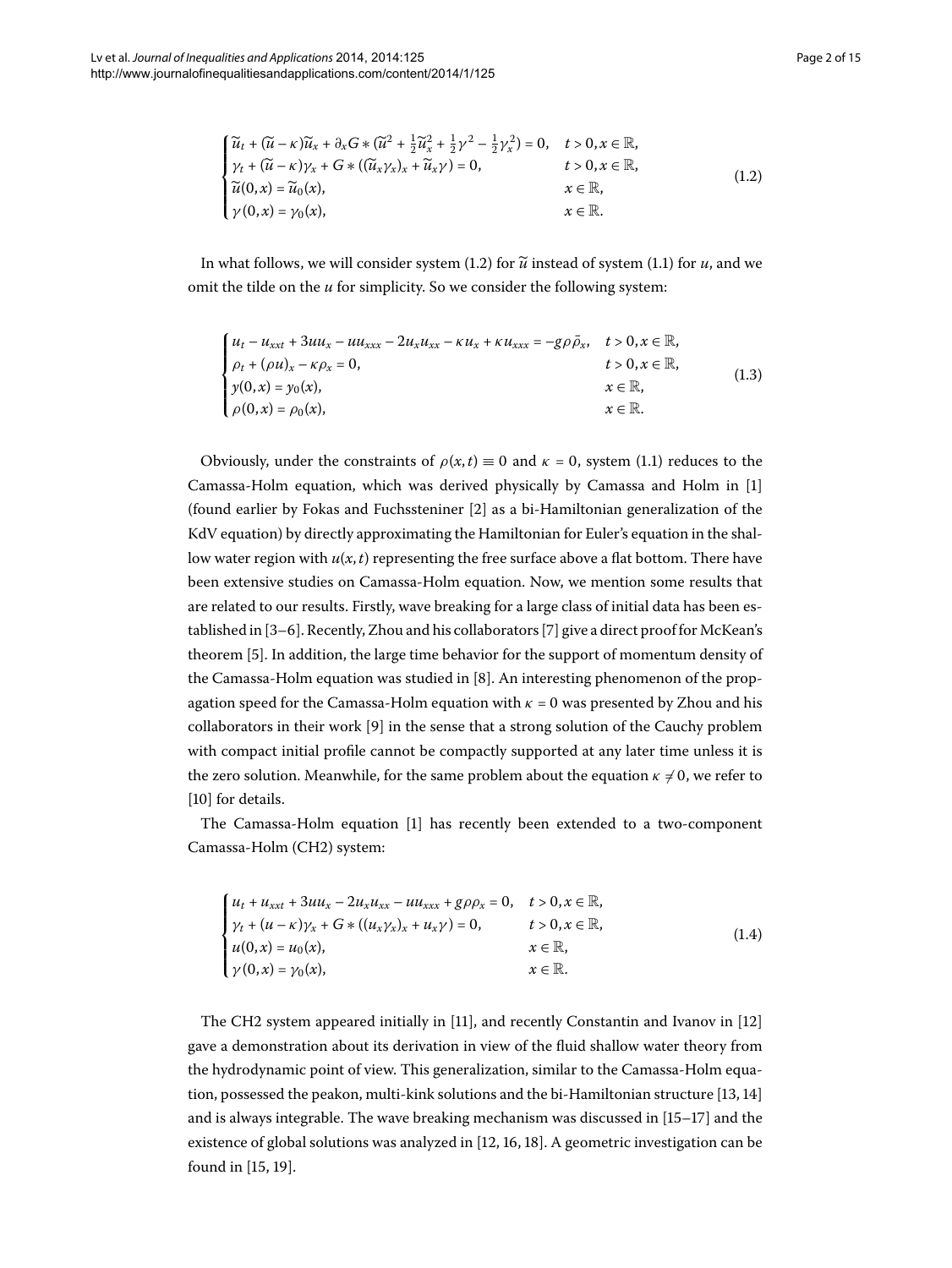Recently the CH2 system was generalized into the following modified two-component Camassa-Holm (MCH2) system with  $\rho \neq 0$  and  $\kappa = 0$ :

$$
\begin{cases}\n u_t + uu_x + \partial_x G * (u^2 + \frac{1}{2}u_x^2 + \frac{1}{2}\gamma^2 - \frac{1}{2}\gamma_x^2) = 0, & t > 0, x \in \mathbb{R}, \\
\gamma_t + u\gamma_x + G * ((u_x\gamma_x)_x + u_x\gamma) = 0, & t > 0, x \in \mathbb{R}, \\
u(0, x) = u_0(x), & x \in \mathbb{R}, \\
\gamma(0, x) = \gamma_0(x), & x \in \mathbb{R}.\n\end{cases}
$$
\n(1.5)

Note that the MCH2 system is a modified version of the two-component Camassa-Holm (CH2) system to allow a dependence on the average density  $\bar{\rho}$  (or depth, in the shallow water interpretation) as well as the pointwise density *ρ*. This MCH2 system admits peaked solutions in the velocity and average density  $[20-23]$  $[20-23]$ . We find that the MCH2 system is expressed in terms of an averaged or filtered density  $\bar{\rho}$  in analogy to the relation between momentum and velocity by setting  $\rho = (1 - \partial_x^2)(\bar{\rho} - \bar{\rho}_0)$ . Meanwhile, the MCH2 may not be integrable unlike the CH2 system. The characteristic is that it will amount to strengthening the norm for  $\bar{\rho}$  from  $L^2$  to  $H^1$  in the potential energy term [21[\]](#page-14-17). It means we have the following conserved quantity:

$$
E(t) = \int_{\mathbb{R}} \left( u^2 + u_x^2 + \gamma^2 + \gamma_x^2 \right) dx.
$$

We cannot obtain the conservation of  $H<sup>1</sup>$  norm for the CH2 system.

In what follows, we always assume  $\kappa \neq 0$  and  $\rho \neq 0$ .

<span id="page-2-0"></span>This paper is organized as follows. In Section 2, we will present some results, which will be used in this paper. In Section 3[,](#page-3-0) we will establish several sufficient conditions to guarantee that the corresponding strong solution brows up. In Section 4, we will investigate the infinite propagation speed of MCH2 with  $\kappa \neq 0$ .

# **2 Preliminaries**

In this section, for completeness, we recall some elementary results. We list them and skip their proofs for conciseness. Local well-posedness for the MCH2 system (1.3) can be obtained by Kato's semigroup theory  $[24]$ .

**Theorem 2.1** Given  $X_0 = (u_0, \gamma_0)^T \in H^s \times H^s$ ,  $s > \frac{5}{2}$ , there exist a maximal  $T =$  $T(\|X_0\|_{H^s\times H^s})$  > 0 and a unique solution  $X=(u,\gamma)^T$  to system (1.3) such that

$$
X = X(\cdot, X_0) \in C([0, T); H^s \times H^s) \cap C^1([0, T); H^{s-1} \times H^{s-1}).
$$

*Moreover*, *the solution depends continuously on the initial data*, *i.e. the mapping*

$$
X_0 \to X(\cdot, X_0): H^s \times H^s \to C([0, T); H^s \times H^s) \cap C^1([0, T); H^{s-1} \times H^{s-1}),
$$

*is continuous*.

The proof of the theorem is similar to that in  $[20]$  $[20]$  and  $[25]$ .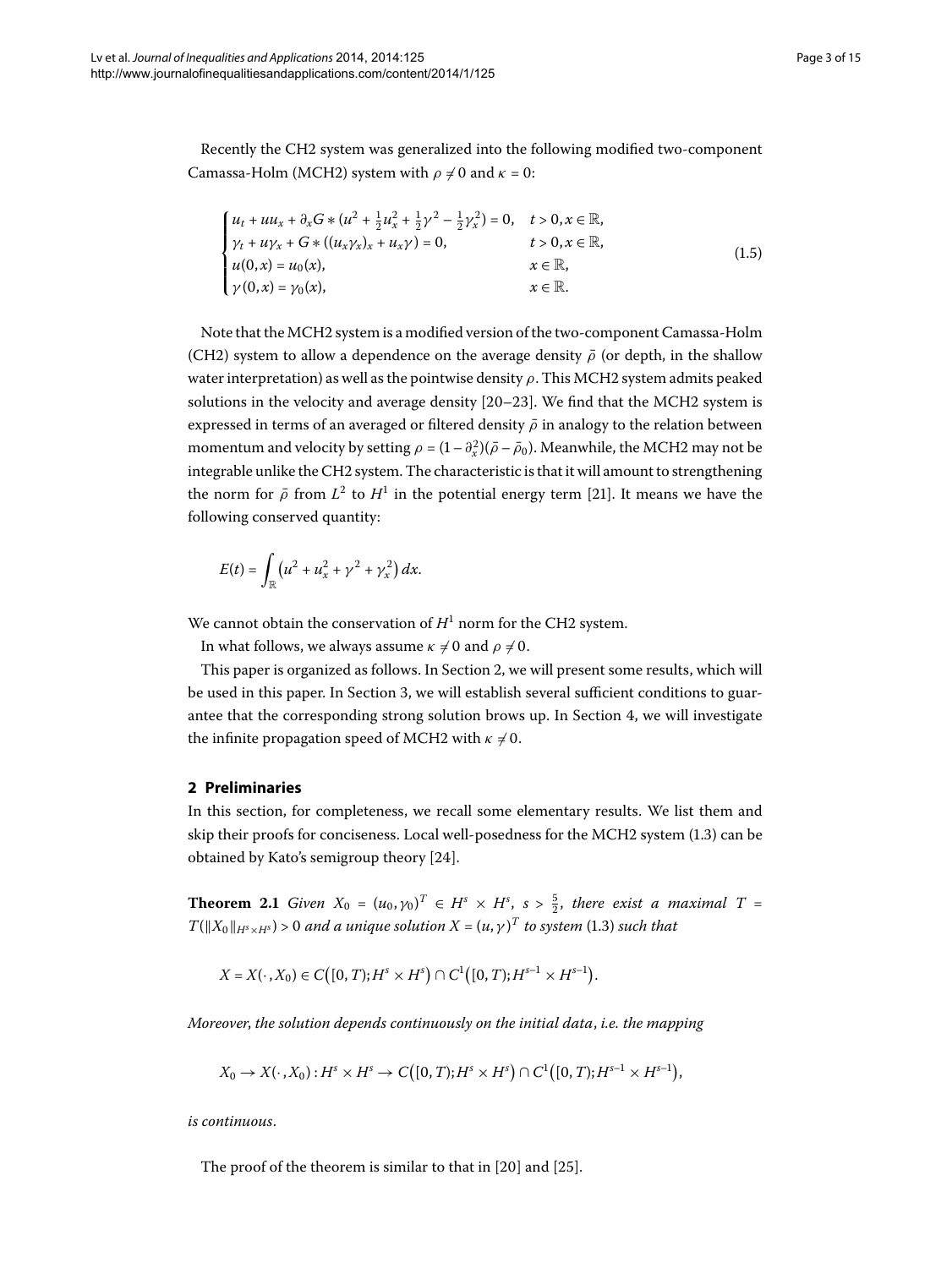**Lemma 2.2** [26] *Suppose that*  $\Psi(t)$  *is a twice continuously differential satisfying* 

$$
\begin{cases} \Psi''(t) \ge C_0 \Psi'(t) \Psi(t), & t > 0, C_0 > 0, \\ \Psi(t) > 0, & \Psi'(t) > 0. \end{cases} \tag{2.1}
$$

<span id="page-3-5"></span>*Then ψ*(*t*) *blows up in finite time*. *Moreover*, *the blow-up time can be estimated in terms of the initial data as*

<span id="page-3-1"></span>
$$
T \leq \max \bigg\{\frac{2}{C_0 \Psi(0)}, \frac{\Psi(0)}{\Psi'(0)}\bigg\}.
$$

**Lemma 2.3** [27[\]](#page-14-21) Assume that a differentiable function  $y(t)$  satisfies

<span id="page-3-2"></span>
$$
y'(t) \le -Cy^2(t) + K,\tag{2.2}
$$

with constants C, K  $>$  0[.](#page-3-1) If the initial data y(0) = y<sub>0</sub> <  $-\sqrt{\frac{K}{C}}$ , then the solution to (2.2) goes  $to$  – $\infty$  *before t tends to*  $\frac{1}{-Cy_0+\frac{K}{y_0}}$ .

We also need to introduce the standard particle trajectory method for later use. Motivated by McKeans deep observation on the Camassa-Holm equation in [5], we can do a similar particle trajectory as

$$
\begin{cases} q_t = u(q, t) - \kappa, & 0 < t < T, x \in \mathbb{R}, \\ q(x, 0) = x, & x \in \mathbb{R}. \end{cases}
$$
 (2.3)

Differentiating the first equation in  $(2.3)$  $(2.3)$  $(2.3)$  with respect to *x*, one has

<span id="page-3-4"></span>
$$
\frac{dq_t}{dx}=q_{xt}=u_x(q,t)q_x, \quad t\in(0,T).
$$

<span id="page-3-0"></span>Hence

$$
q_x(x,t) = \exp\left\{ \int_0^t u_x(q,s) \, ds \right\}, \qquad q_x(x,0) = 1,\tag{2.4}
$$

which is always positive before the blow-up time. Therefore, the function  $q(\cdot, t)$  is an increasing diffeomorphism of a line.

## **3 Blow-up**

In this section, we establish sufficient conditions on the initial data to guarantee blow-up for system (1.3). We start this section with the following useful lemma.

**Lemma 3.1** Given  $X_0 = (u_0, \gamma_0)^T \in H^s \times H^s$ ,  $s > \frac{5}{2}$ , T is assumed to be the maximal exis*tence time of the solution X* =  $(u, \gamma)^T$  *to system* (1.3) *corresponding to the initial data X*<sub>0</sub>. *Then for all t*  $\in$  [0, *T*), we have the following conservation law:

<span id="page-3-3"></span>
$$
E(t) = \int_{\mathbb{R}} \left( u^2 + u_x^2 + \gamma^2 + \gamma_x^2 \right) dx.
$$
 (3.1)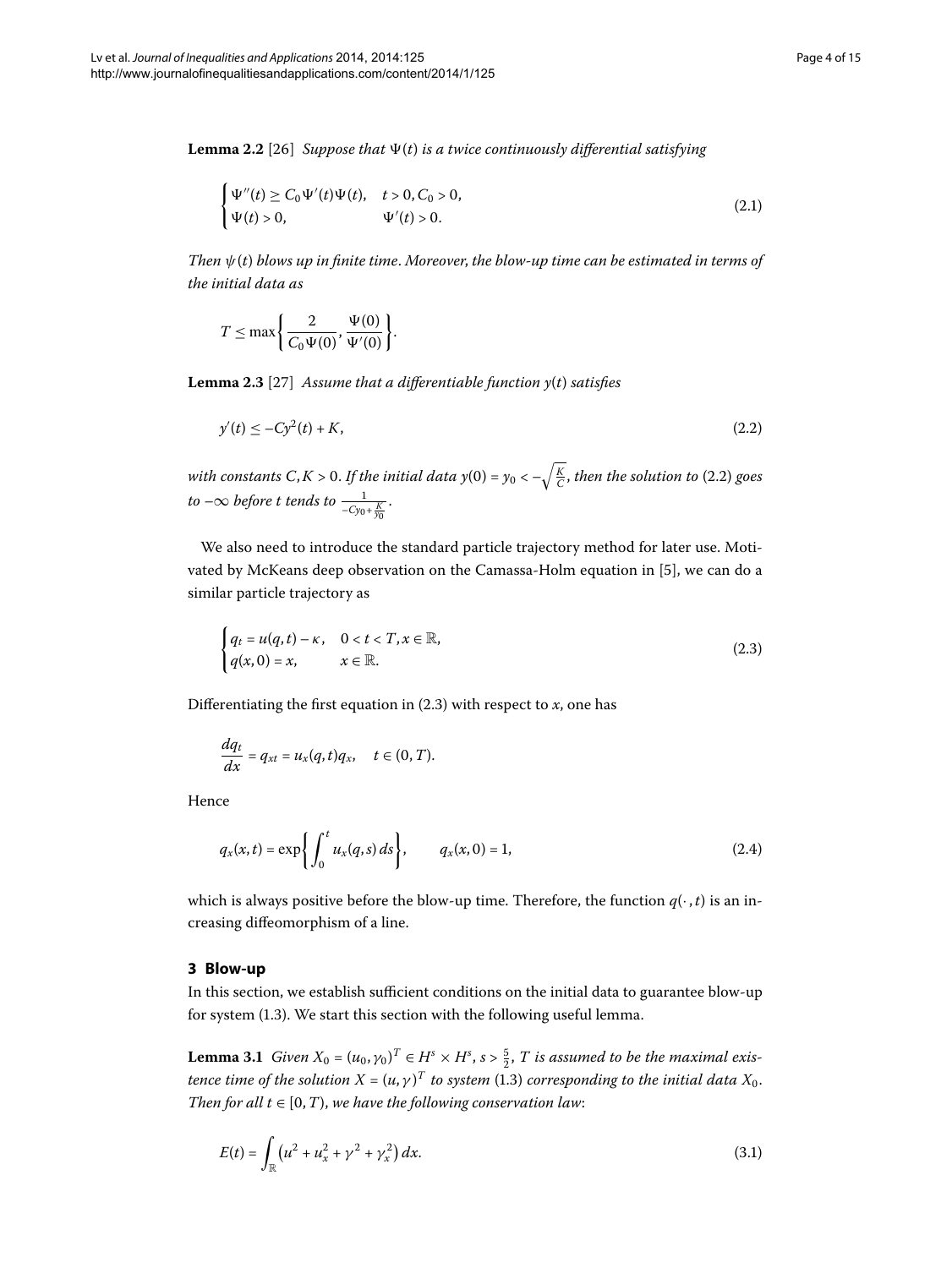*Proof* We will prove that  $E(t)$  is a conserved quantity with respect to the time variable. Here we use the classical energy method. Multiplying the first equation in (1.3) by  $u(x, t)$ and integrating by parts, we obtain

<span id="page-4-1"></span><span id="page-4-0"></span>
$$
\int_{\mathbb{R}} uu_t dx + \int_{\mathbb{R}} u_x u_{xt} dx = - \int_{\mathbb{R}} u \gamma \gamma_x dx + \int_{\mathbb{R}} u \gamma_x \gamma_{xx} dx.
$$
\n(3.2)

Similarly, we have the following identity for the second equation in  $(1.3)$ :

$$
\int_{\mathbb{R}} \gamma \gamma_t dx + \int_{\mathbb{R}} \gamma_x \gamma_{xt} dx = \int_{\mathbb{R}} u \gamma \gamma_x dx - \int_{\mathbb{R}} u \gamma_x \gamma_{xx} dx + \kappa \int_{\mathbb{R}} \gamma (\gamma_x - \gamma_{xxx}) dx.
$$
 (3.3)

Combining the above equalities, we get

$$
\frac{d}{dt}\int_{\mathbb{R}}\left(u^2+u_x^2+\gamma^2+\gamma_x^2\right)dx=2\int_{\mathbb{R}}\left(uu_t+u_xu_{xt}+\gamma\gamma_t+\gamma_x\gamma_{xt}\right)=0.
$$

Therefore,  $E(t)$  is conserved. Using the conservation law, we obtain

$$
\|u(\cdot,t)^2\|_{L^{\infty}(\mathbb{R})} + \|\gamma^2(\cdot,t)\|_{L^{\infty}(\mathbb{R})} \le \frac{1}{2} \|u\|_{H^1(\mathbb{R})}^2 + \frac{1}{2} \|\gamma\|_{H^1(\mathbb{R})}^2
$$

$$
= \frac{1}{2} \|u_0\|_{H^1(\mathbb{R})}^2 + \frac{1}{2} \|\gamma_0\|_{H^1(\mathbb{R})}^2
$$

$$
= \frac{1}{2} E_0,
$$

<span id="page-4-2"></span>for all  $t \in [0, T)$ , where  $E_0$  is the initial value of  $E(t)$ .

The next result describes the precise blow-up scenarios for sufficiently regular solutions to system  $(1.3)$ .

**Theorem 3.2** Given  $X_0 = (u_0, \gamma_0)^T \in H^s \times H^s$ ,  $s > \frac{5}{2}$ , there exist a maximal  $T =$  $T(\|X_0\|_{H^s\times H^s})$  > 0 and a unique solution  $X=(u,\gamma)^T$  to system (1.3). Then the corresponding *solutions blows up in finite time if and only if*

$$
\liminf_{t\to T}\inf_{x\in\mathbb{R}}\big\{u_x(x,t)\big\}=-\infty \quad or \quad \liminf_{t\to T}\inf_{x\in\mathbb{R}}\big\{\gamma_x(x,t)\big\}=-\infty.
$$

*Proof* By a simple density argument, one needs only to show that the desired results are valid when  $s \geq 3$ , so in the following section,  $s = 3$  is taken for simplicity of notation. Firstly, multiplying the first and second equations in (1.3) by  $u_{xx}$  and  $\gamma_{xx}$ , respectively, and integrating by parts, we have

$$
2\left(\int_{\mathbb{R}} u_x u_{xt} dx + \int_{\mathbb{R}} u_{xx} u_{xxt} dx\right)
$$
  
= -3 \int\_{\mathbb{R}} u\_x (u\_x^2 + u\_{xx}^2) dx + 2 \int u\_{xx} (\gamma \gamma\_x - \gamma\_x \gamma\_{xx}) dx, (3.4)

$$
2\bigg(\int_{\mathbb{R}}\gamma_x\gamma_{xt}dx+\int_{\mathbb{R}}\gamma_{xx}\gamma_{xxt}dx\bigg)=-\int_{\mathbb{R}}u_x\big(3\gamma_x^2+\gamma_{xx}^2\big)dx-2\int u_{xx}\gamma\gamma_xdx,\qquad\qquad(3.5)
$$

 $\Box$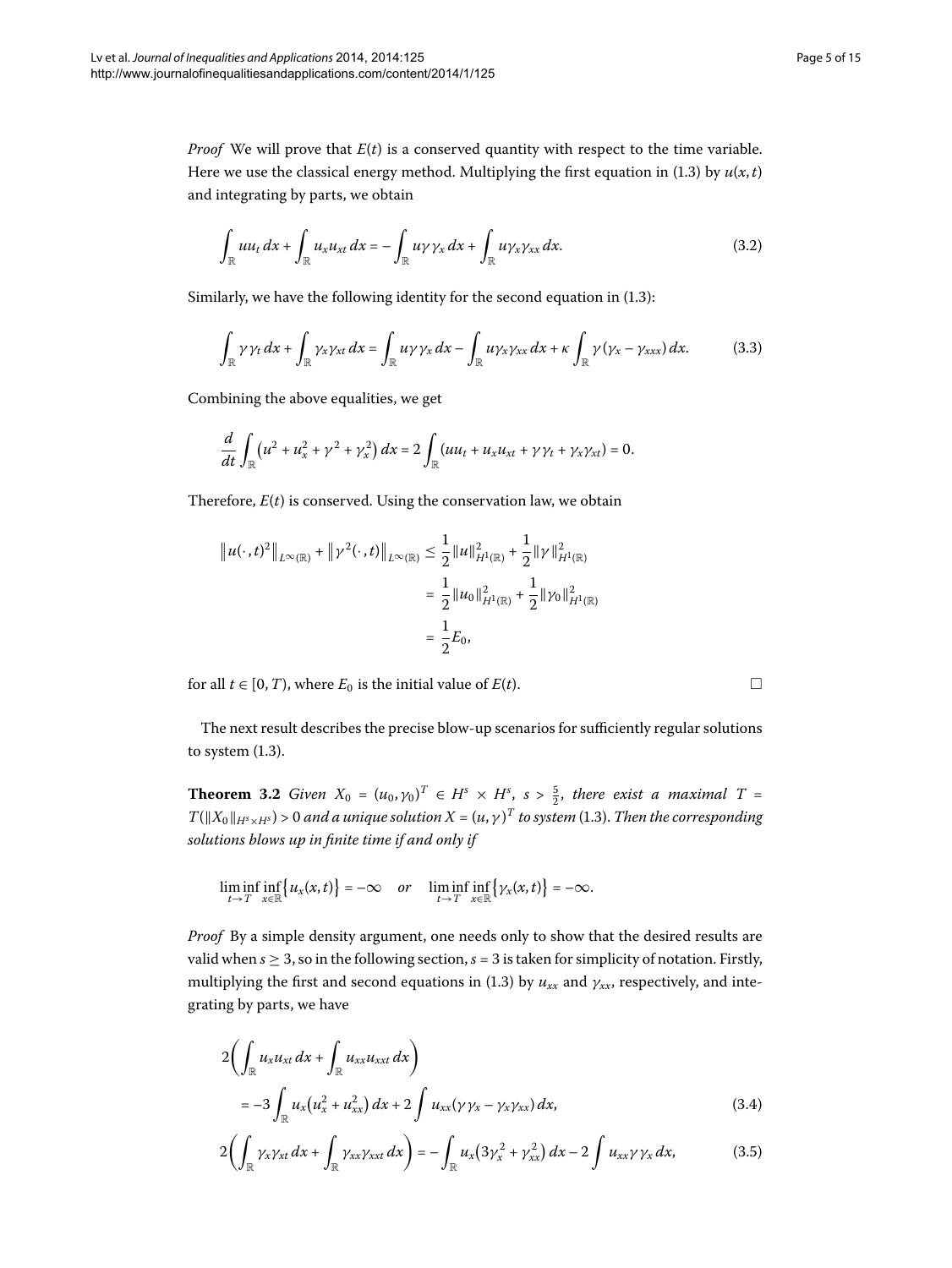and then combining  $(3.2)$  $(3.2)$  $(3.2)$  and  $(3.3)$ , we obtain

<span id="page-5-1"></span><span id="page-5-0"></span>
$$
\frac{d}{dt}\int_{\mathbb{R}}u^2 + 2u_x^2 + u_{xx}^2 + \gamma^2 + 2\gamma_x^2 + \gamma_{xx}^2 dx
$$
\n
$$
= -\int_{\mathbb{R}}u_x(3u_x^2 + 3u_{xx}^2 + 3\gamma_x^2 + \gamma_{xx}^2) dx - 2\int_{\mathbb{R}}\gamma_{xx}\gamma_x u_{xx} dx.
$$
\n(3.6)

Assume that  $T < \infty$  and there exists  $M > 0$ , such that

<span id="page-5-2"></span>
$$
u_x(t,x) \ge -M \quad \text{and} \quad \gamma_x(t,x) \ge -M \quad \text{for } \forall (t,x) \in [0,T) \times \mathbb{R}.
$$

<span id="page-5-3"></span>Then, applying Gronwall's inequality to  $(3.6)$  $(3.6)$  $(3.6)$  and  $(3.7)$ , we get

$$
\left\|u_{xx}(t)\right\|_{L^2}^2 + \left\|\gamma_{xx}(t)\right\|_{L^2}^2 \leq \left\|u(t)\right\|_{H^2}^2 + \left\|\gamma(t)\right\|_{H^2}^2 \leq \left(\left\|u_0\right\|_{H^2}^2 + \left\|\gamma_0\right\|_{H^2}^2\right)e^{4MT}.\tag{3.8}
$$

On the other hand, differentiating the two equations in  $(1.3)$  $(1.3)$  $(1.3)$  with respect to *x*, then multiplying by  $u_{xxx}$  and  $\gamma_{xxx}$ , respectively, and combining with (3[.](#page-5-0)1) and (3.6), we obtain

<span id="page-5-4"></span>
$$
\frac{d}{dt}(\|u(t)\|_{H^{3}}^{2} + \|\gamma(t)\|_{H^{3}}^{2}) \le CM(\|u(t)\|_{H^{3}}^{2} + \|\gamma(t)\|_{H^{3}}^{2})
$$

$$
-2\int_{\mathbb{R}} \gamma_{xx}\gamma_{xxx}u_{xx}dx.
$$
\n(3.9)

Then applying the Sobolev embedding result  $H^s(\mathbb{R}) \hookrightarrow L^{\infty}(\mathbb{R})$  (with  $s > \frac{1}{2}$ ), we get

$$
-\int_{\mathbb{R}} \gamma_{xx}\gamma_{xxx} u_{xx} dx \leq C \big( \big\| u(t) \big\|_{H^3}^2 + \big\| \gamma(t) \big\|_{H^3}^2 \big) \big( \big\| u_{xx}(t) \big\|_{L^2}^2 + \big\| \gamma_{xx}(t) \big\|_{L^2}^2 \big)^{\frac{1}{2}}, \qquad (3.10)
$$

because of  $(3.8)$  $(3.8)$  $(3.8)$ ,  $(3.9)$ ,  $(3.10)$ , and the Gronwall inequality, we obtain

$$
\|u(t)\|_{H^3}^2 + \|\gamma(t)\|_{H^3}^2 \le (||u_0||_{H^3}^2 + \|\gamma_0\|_{H^3}^2)e^A, \quad \text{for } \forall t \in [0, T),
$$
 (3.11)

<span id="page-5-5"></span>where  $A = C[M + (\|u_0\|_{H^2}^2 + \|\gamma_0\|_{H^2}^2)^{\frac{1}{2}}e^{2MT}]T$ .

This contradicts the assumption. Conversely, the Sobelev embedding result  $H^s(\mathbb{R}) \hookrightarrow$  $L^{\infty}(\mathbb{R})$  (with  $s > \frac{1}{2}$ ) implies that if Theorem 3[.](#page-4-2)2 holds, the solution blows up in finite time, which completes the proof of Theorem 3.2.  $\Box$ 

We state our first criterion via the associated initial potential as follows.

**Theorem 3.3** Suppose  $X_0 = (u_0, \gamma_0)^T \in H^s \times H^s$ ,  $s > \frac{5}{2}$ ,  $\rho_0(x_0) = 0$ ,  $y_0(x_0) = 0$ , and the ini*tial data satisfies the following conditions*:

(i) 
$$
\rho_0 \ge 0
$$
 on  $(-\infty, x_0)$  and  $\rho_0 \le 0$  on  $(x_0, \infty)$ ,  
\n(ii)  $\int_{-\infty}^{x_0} e^{\xi} y_0(\xi) d\xi \ge 0$  and  $\int_{x_0}^{\infty} e^{-\xi} y_0(\xi) d\xi \le 0$ ,

*for some point*  $x_0 \in \mathbb{R}$ [.](#page-1-1) *Then the solution to our system* (1.3) *with initial value*  $X_0$  *blows up in finite time*.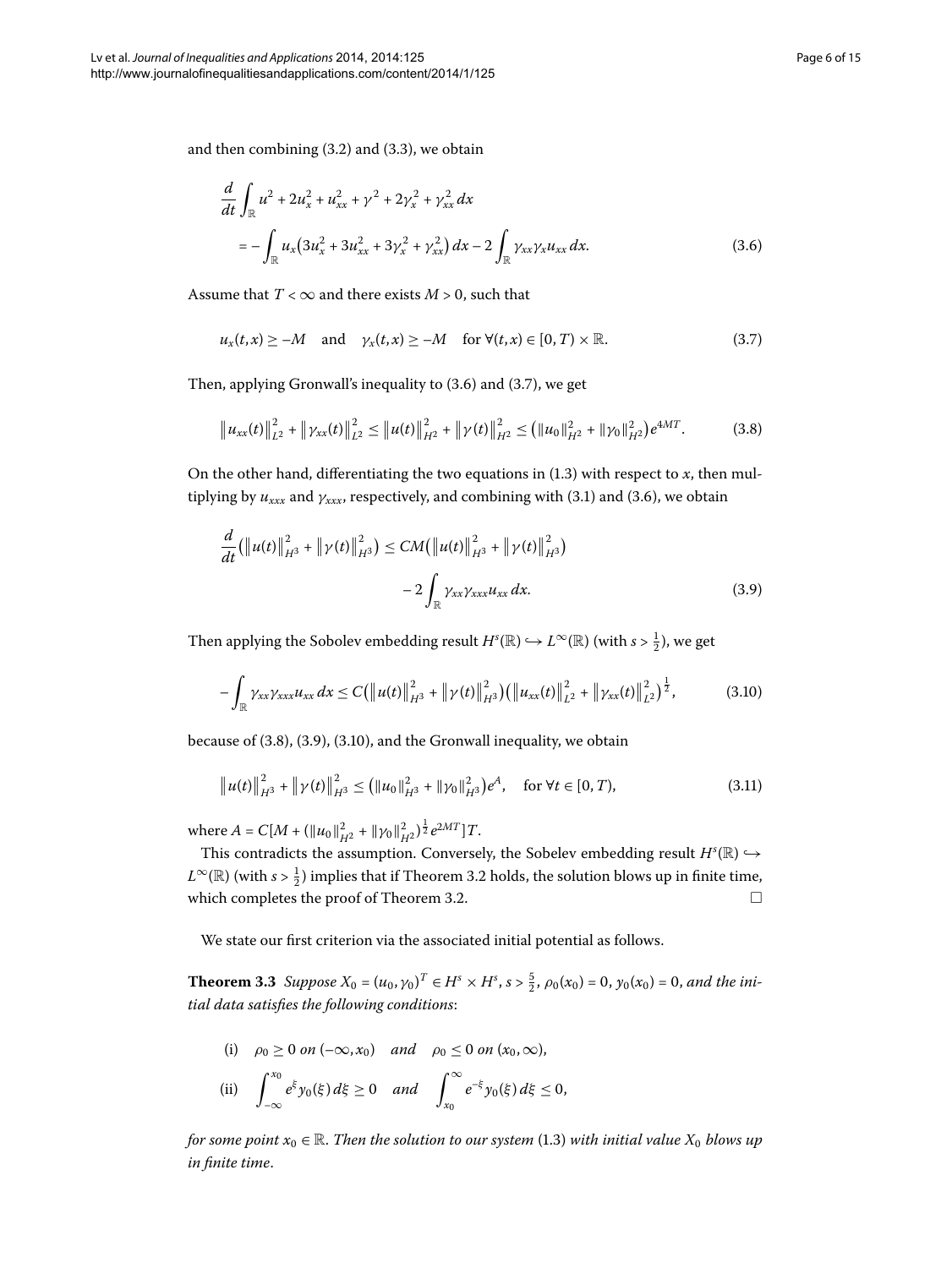**Remark 3.1** This theorem is similar to the result proved by Zhou in [6].

*Proof* Differentiating the first equation  $(1.2)$  $(1.2)$  $(1.2)$  with respect to variable *x*, we obtain

<span id="page-6-2"></span><span id="page-6-0"></span>
$$
u_{tx} + (u - \kappa)u_{xx} + u_x^2 + \partial_x^2 \left( G \ast \left( u^2 + \frac{1}{2} u_x^2 + \frac{1}{2} \gamma^2 - \frac{1}{2} \gamma_x^2 \right) \right) = 0. \tag{3.12}
$$

<span id="page-6-1"></span>Applying  $\partial_x^2(G*f) = G*f - f$  to (3[.](#page-6-0)12) yields

$$
u_{tx} + (u - \kappa)u_{xx} = u^2 - \frac{1}{2}u_x^2 + \frac{1}{2}\gamma^2 - \frac{1}{2}\gamma_x^2 - G * \left(u^2 + \frac{1}{2}u_x^2 + \frac{1}{2}\gamma^2 - \frac{1}{2}\gamma_x^2\right).
$$
 (3.13)

This equation gives

$$
\frac{d}{dt}u_x(q(x_0,t),t) = u_{xt}(q(x_0,t),t) + (u(q(x_0,t),t) - \kappa)u_{xx}(q(x_0,t),t)
$$
\n
$$
\leq \frac{1}{2}u^2(q(x_0,t),t) - \frac{1}{2}u_x^2(q(x_0,t),t)
$$
\n
$$
+ \frac{1}{2}\gamma^2(q(x_0,t),t) - \frac{1}{2}\gamma_x^2(q(x_0,t),t) - G*\left(\frac{1}{2}\gamma^2 - \frac{1}{2}\gamma_x^2\right), \quad (3.14)
$$

where we used the fact

$$
G * \left(u^2 + \frac{1}{2}u_x^2\right) \ge \frac{1}{2}u^2.
$$

In order to arrive at our result, we need the following three claims.

Claim 1.  $y(q(x_0, t), t) + \kappa = 0$  for all *t* in its lifespan.

<span id="page-6-3"></span>It is worth to notice the first two equations in  $(1.3)$  as follows:

$$
y_t + 2yu_x + y_xu - \kappa y_x + \rho y_x = 0, \quad t > 0, x \in \mathbb{R},
$$
\n(3.15)

$$
\rho_t + (\rho u)_x - \kappa \rho_x = 0, \quad t > 0, x \in \mathbb{R}.
$$
\n
$$
(3.16)
$$

By applying the particle trajectory method to the above two equations, we obtain

$$
\frac{d}{dt}y(q(x,t),t)q_x^2(x,t) = y_t q_x^2 + y_x q_t q_x^2 + 2y q_x q_{xt} \n= (y_t + 2y u_x + y_x (u - \kappa))q_x^2(x,t) \n= -\rho (q(x,t),t)\gamma_x (q(x,t),t)q_x^2(x,t)
$$
\n(3.17)

and

<span id="page-6-4"></span>
$$
\frac{d}{dt}\big(\rho\big(q(x,t),t\big)q_x(x,t)\big)=(\rho_t+\rho_x u+\rho u_x)q_x=0,
$$

which implies that

$$
\rho\big(q(x,t),t\big)q_x(x,t)=\rho_0(x). \tag{3.18}
$$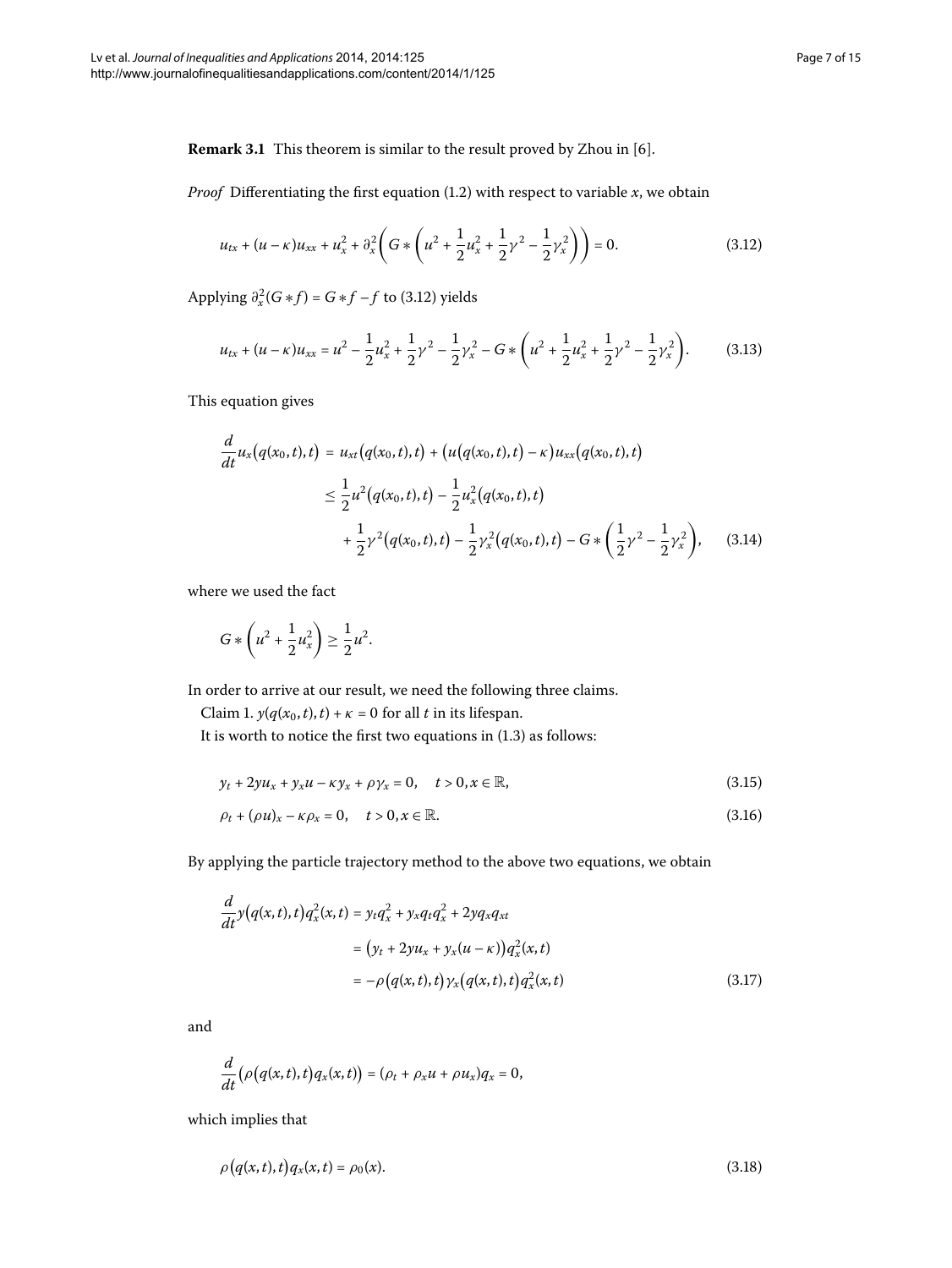Obviously, we can obtain  $\rho(q(x_0, t), t) = 0$  since  $\rho_0(x_0) = 0$ ; then we deduce that

$$
\frac{d}{dt}y(q(x_0,t),t)q_x^2(x_0,t)=0.
$$

Thus it is easier to see that  $y(q(x_0,t),t)q_x^2(x_0,t)$  is independent on time *t*. Without loss of generality, we take  $t = 0$ , and we have

$$
y(q(x_0,t),t)q_x^2(x_0,t)=y_0(x_0)=0.
$$

<span id="page-7-0"></span>Therefore, thanks to (2[.](#page-3-4)4) we obtain  $y(q(x_0, t), t) = 0$ , for all *t* in its lifespan.

Claim 2. For any fixed *t*,  $\gamma_x^2(x,t) - \gamma^2(x,t) \le (\gamma_x^2 - \gamma^2)(q(x_0,t),t)$  for all  $x \in \mathbb{R}$ . If  $x \leq q(x_0, t)$ , then

$$
\gamma_x^2(x,t) - \gamma^2(x,t) = -\left(\int_{-\infty}^{q(x_0,t)} e^{\xi} \rho(\xi,t) d\xi - \int_x^{q(x_0,t)} e^{\xi} \rho(\xi,t) d\xi\right)
$$
  

$$
\times \left(\int_{q(x_0,t)}^{\infty} e^{-\xi} \rho(\xi,t) d\xi + \int_x^{q(x_0,t)} e^{-\xi} \rho(\xi,t) d\xi\right)
$$
  

$$
= \gamma_x^2 \left(q(x_0,t),t\right) - \gamma^2 \left(q(x_0,t),t\right)
$$
  

$$
- \int_{-\infty}^x e^{\xi} \rho(\xi,t) d\xi \int_x^{q(x_0,t)} e^{-\xi} \rho(\xi,t) d\xi
$$
  

$$
+ \int_x^{q(x_0,t)} e^{\xi} \rho(\xi,t) d\xi \int_{q(x_0,t)}^{\infty} e^{-\xi} \rho(\xi,t) d\xi
$$
  

$$
\leq \gamma_x^2 \left(q(x_0,t),t\right) - \gamma^2 \left(q(x_0,t),t\right), \tag{3.19}
$$

where the condition (i) is used. Similarly, for  $x \geq q(x_0, t)$ , we also have

<span id="page-7-2"></span><span id="page-7-1"></span>
$$
\gamma_x^2(x,t) - \gamma^2(x,t) \le \gamma_x^2 \big( q(x_0,t),t \big) - \gamma^2 \big( q(x_0,t),t \big),\tag{3.20}
$$

for any fixed  $t$ . Combining  $(3.19)$  and  $(3.20)$ , we get

$$
\gamma_x^2(x,t) - \gamma^2(x,t) \le \gamma_x^2(q(x_0,t),t) - \gamma^2(q(x_0,t),t),
$$
 for all  $x \in \mathbb{R}$ .

Combining Claim 2 with (3.14), we get

$$
\frac{d}{dt}u_x(q(x_0,t),t) \le \frac{1}{2}u^2(q(x_0,t),t) - \frac{1}{2}u_x^2(q(x_0,t),t).
$$
\n(3.21)

Claim 3.  $u_x(q(x_0, t), t) < 0$  is decreasing,  $u^2(q(x_0, t), t) < u_x^2(q(x_0, t), t)$  for all  $t \ge 0$ . Suppose not, *i.e.* there exists a  $t_0$  such that  $u^2(q(x_0,t),t) < u^2_x(q(x_0,t),t)$  on  $[0,t_0)$  and  $u^2(q(x_0, t_0), t_0) = u_x^2(q(x_0, t_0), t_0)$ . Now, let

$$
I(t) := \frac{1}{2} e^{-q(x_0, t)} \int_{-\infty}^{q(x_0, t)} e^{\xi} y(\xi, t) d\xi
$$

and

$$
II(t) := \frac{1}{2} e^{q(x_0,t)} \int_{q(x_0,t)}^{\infty} e^{-\xi} y(\xi,t) d\xi.
$$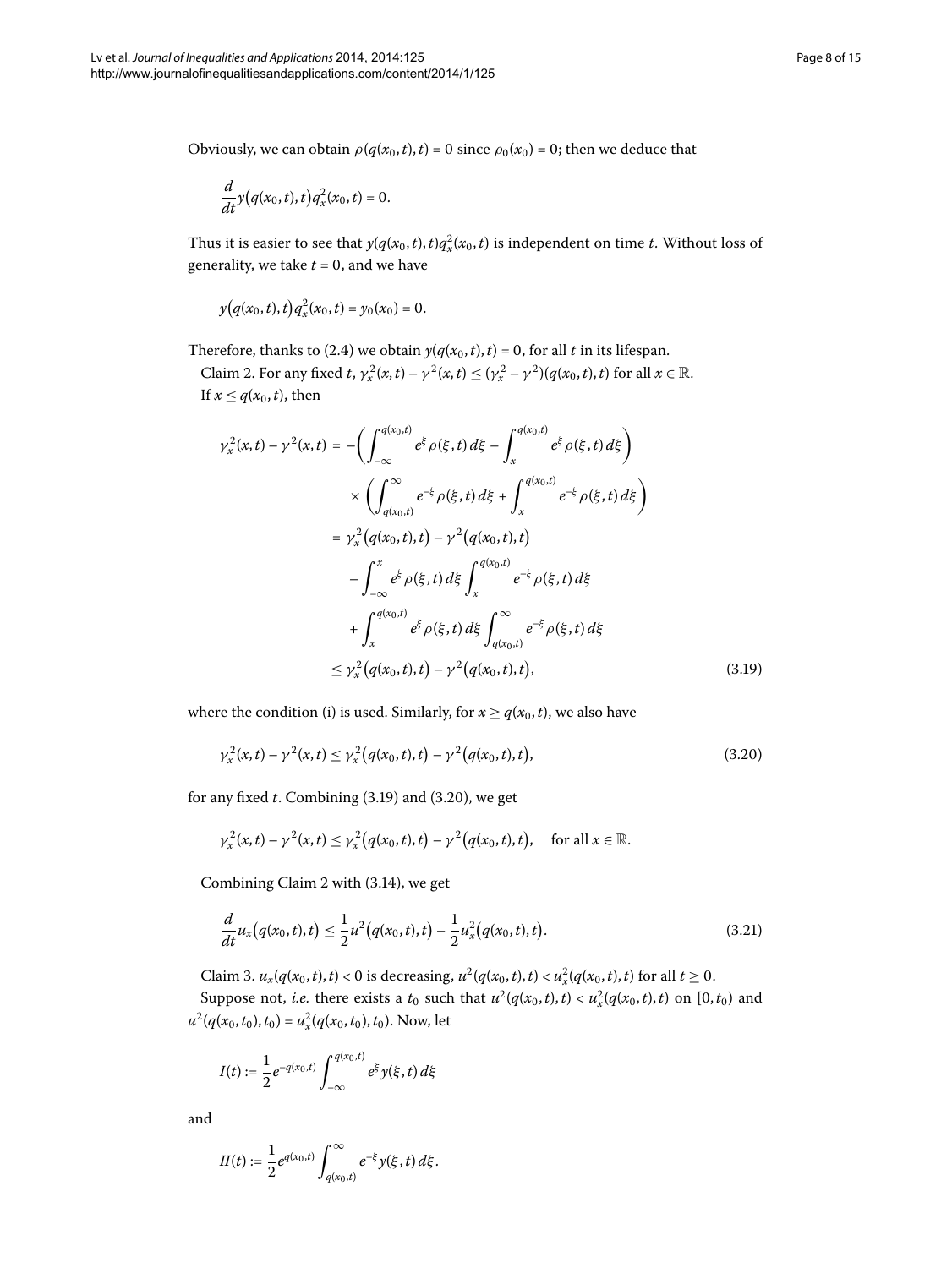<span id="page-8-0"></span>Firstly, differentiating *I*(*t*), we have

$$
\frac{dI(t)}{dt} = -\frac{1}{2}u(q(x_0, t), t)e^{-q(x_0, t)}\int_{-\infty}^{q(x_0, t)} e^{\xi}y(\xi, t) d\xi \n+ \frac{1}{2}\kappa e^{-q(x_0, t)}\int_{-\infty}^{q(x_0, t)} e^{\xi}y(\xi, t) d\xi + \frac{1}{2}e^{-q(x_0, t)}\int_{-\infty}^{q(x_0, t)} e^{\xi}y_t(\xi, t) d\xi \n= \frac{1}{2}u(u_x - u)(q(x_0, t), t) + \frac{1}{2}\kappa e^{-q(x_0, t)}\int_{-\infty}^{q(x_0, t)} e^{\xi}y(\xi, t) d\xi \n- \frac{1}{2}e^{-q(x_0, t)}\int_{-\infty}^{q(x_0, t)} e^{\xi}(uy_x + 2u_x y + \rho y_x - \kappa y_x) d\xi \n\geq \frac{1}{2}u(u_x - u)(q(x_0, t), t) + \frac{1}{2}\kappa e^{-q(x_0, t)}\int_{-\infty}^{q(x_0, t)} e^{\xi}y(\xi, t) d\xi \n+ \frac{1}{4}(u^2 + u_x^2 - 2uu_x)(q(x_0, t), t) + \frac{1}{2}\kappa e^{-q(x_0, t)}\int_{-\infty}^{q(x_0, t)} e^{\xi}y_x(\xi, t) d\xi \n- \frac{1}{4}\gamma^2(q(x_0, t), t) + \frac{1}{4}\gamma_x^2(q(x_0, t), t) + G * (\frac{1}{4}\gamma^2 - \frac{1}{4}\gamma_x^2) \n\geq \frac{1}{4}u_x^2(q(x_0, t), t) - \frac{1}{4}u^2(q(x_0, t), t) > 0, \text{ on } [0, t_0), \tag{3.22}
$$

<span id="page-8-1"></span>where we used the Claim 2.

Secondly, by the same argument, we get

$$
\frac{dI(t)}{dt} = \frac{1}{2}u(q(x_0, t), t)e^{q(x_0, t)}\int_{q(x_0, t)}^{\infty} e^{-\xi}y(\xi, t) d\xi \n- \frac{1}{2}\kappa e^{q(x_0, t)}\int_{q(x_0, t)}^{\infty} e^{-\xi}y(\xi, t) d\xi + \frac{1}{2}e^{q(x_0, t)}\int_{q(x_0, t)}^{\infty} e^{-\xi}y_t(\xi, t) d\xi \n= \frac{1}{2}u(u_x + u)(q(x_0, t), t) - \frac{1}{2}\kappa e^{q(x_0, t)}\int_{q(x_0, t)}^{\infty} e^{-\xi}y(\xi, t) d\xi \n- \frac{1}{2}e^{q(x_0, t)}\int_{q(x_0, t)}^{\infty} e^{-\xi}(uy_x + 2u_x y + \rho y_x - \kappa y_x) d\xi \n\leq \frac{1}{2}u(u_x + u)(q(x_0, t), t) - \frac{1}{2}\kappa e^{q(x_0, t)}\int_{q(x_0, t)}^{\infty} e^{-\xi}y(\xi, t) d\xi \n- \frac{1}{4}(u^2 + u_x^2 + 2uu_x)(q(x_0, t), t) + \frac{1}{2}\kappa e^{q(x_0, t)}\int_{q(x_0, t)}^{\infty} e^{-\xi}y_x(\xi, t) d\xi \n+ \frac{1}{4}\gamma^2(q(x_0, t), t) - \frac{1}{4}\gamma_x^2(q(x_0, t), t) - G * (\frac{1}{4}\gamma^2 - \frac{1}{4}\gamma_x^2) \n\leq -\frac{1}{4}u_x^2(q(x_0, t), t) + \frac{1}{4}u^2(q(x_0, t), t) < 0, \text{ on } [0, t_0).
$$
\n(3.23)

Hence, based on (3[.](#page-8-0)22), (3.23), and the continuity property of ODEs, we have

$$
u_x^2(q(x_0,t),t)-u^2(q(x_0,t),t)=-4I(t)II(t) > -4I(0)II(0) \geq 0,
$$

for all  $t > 0$ , which implies  $t_0$  can be extended to infinity.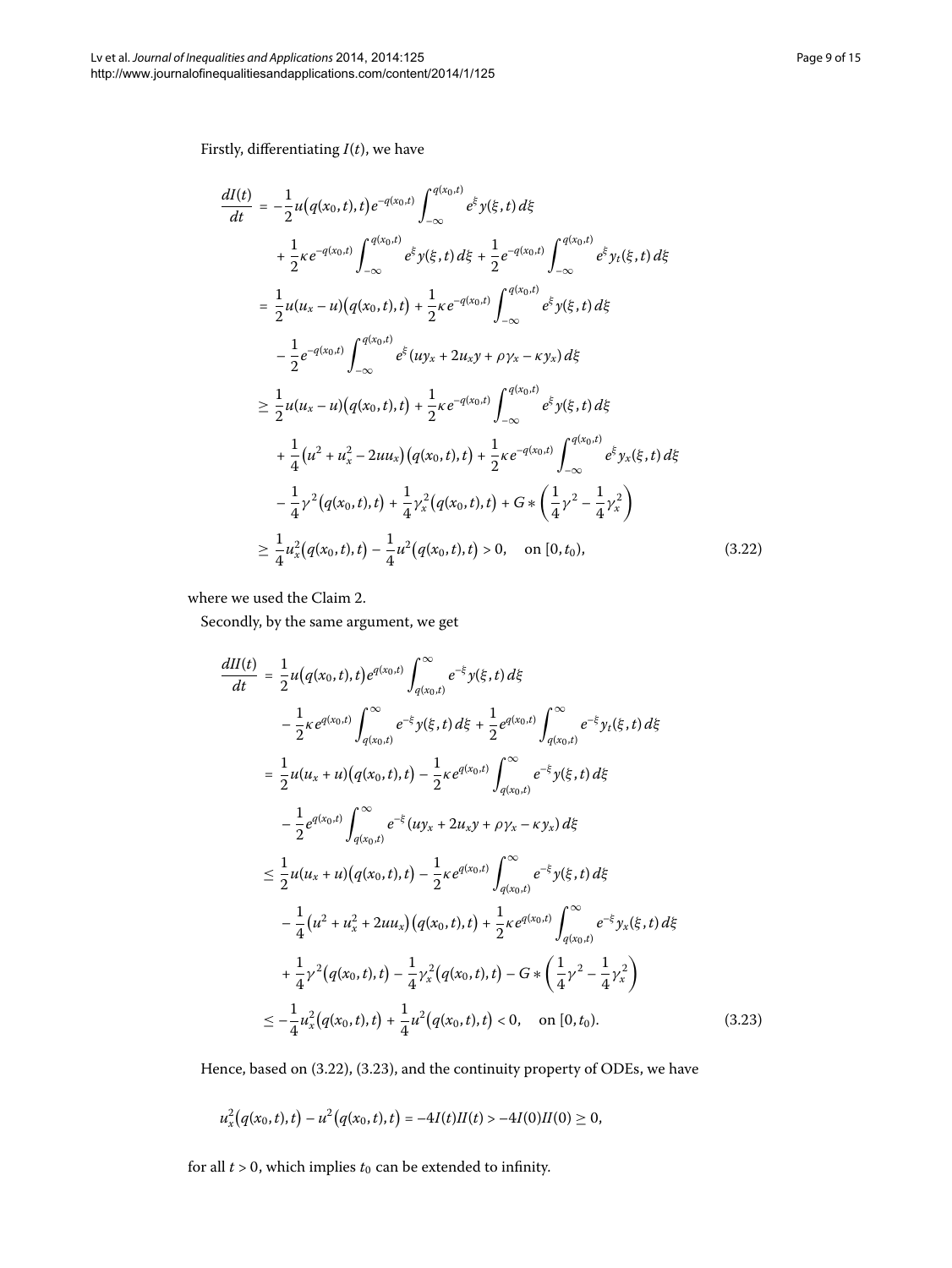Using (3.22) and (3.23) again, we have the following equation for  $u_x^2(q(x_0,t),t)$  –  $u^2(q(x_0,t),t)$ :

<span id="page-9-0"></span>
$$
\frac{d}{dt} (u_x^2 (q(x_0, t), t) - u^2 (q(x_0, t), t))
$$
\n
$$
= -4 \frac{d}{dt} I(t)II(t)
$$
\n
$$
= -4II(t) \frac{d}{dt} I(t) - 4I(t) \frac{d}{dt} II(t)
$$
\n
$$
\geq -II(t) (u_x^2 - u^2) (q(x_0, t), t) + I(t) (u_x^2 - u^2) (q(x_0, t), t)
$$
\n
$$
= -u_x (q(x_0, t), t) (u_x^2 - u^2) (q(x_0, t), t), \qquad (3.24)
$$

where we used  $u_x(q(x_0, t), t) = -I(t) + II(t)$ .

Now, substituting (3[.](#page-9-0)21) into (3.24), it yields

$$
\frac{d}{dt} \left( u_x^2 \left( q(x_0, t), t \right) - u^2 \left( q(x_0, t), t \right) \right) \n\geq \frac{1}{2} \left( u_x^2 \left( q(x_0, t), t \right) - u^2 \left( q(x_0, t), t \right) \right) \times (-2u_x) \left( q(x_0, t), t \right) \n\geq \frac{1}{2} \left( u_x^2 \left( q(x_0, t), t \right) - u^2 \left( q(x_0, t), t \right) \right) \n\times \left( \int_0^t \left( u_x^2 \left( q(x_0, t), t \right) - u^2 \left( q(x_0, t), t \right) \right) d\tau - 2u_{0x}(x_0) \right).
$$
\n(3.25)

Let  $\Psi(t) = \int_0^t (u_x^2(q(x_0, t), t) - u^2(q(x_0, t), t)) d\tau - 2u_{0x}(x_0)$ , then (3.22) is an equation of type (3[.](#page-3-5)1) with  $C_0 = \frac{1}{2}$ . The proof is completed by applying Lemma 2.3.  $\Box$ 

**Remark 3.2** Scrutinizing the proof, we discover that the condition (i) guarantees that inequality (3.19), (3.20) hold. If it is replaced by

$$
\rho_0 \leq 0 \text{ on } (-\infty, x_0) \quad \text{and} \quad \rho_0 \geq 0 \text{ on } (x_0, \infty),
$$

we find that the inequalities  $(3.19)$ ,  $(3.20)$  still hold. As is well known, McKean [5] states that only the sign of the initial potential  $y_0(x)$ , not the size of it, affects the wave breaking phenomenon. Similar to his theorem, we apply a similar initial potential  $y_0(x) + \kappa$  to the two-component case, and it reveals that the sign of the initial density  $\rho_0(x)$  also plays an important role.

Then we give the second criterion in this paper.

**Theorem 3.4** Suppose  $X_0 = (u_0, \gamma_0)^T \in H^s \times H^s$ ,  $s > \frac{5}{2}$ , and that we have the following *inequality*:

$$
\left(\int_{\mathbb{R}} u_{0x}^3 dx\right)^2 > 3E_0^3 \quad and \quad \int_{\mathbb{R}} u_{0x}^3 dx < 0.
$$

*Then the corresponding solution to system* (1.3) *blows up in finite time*.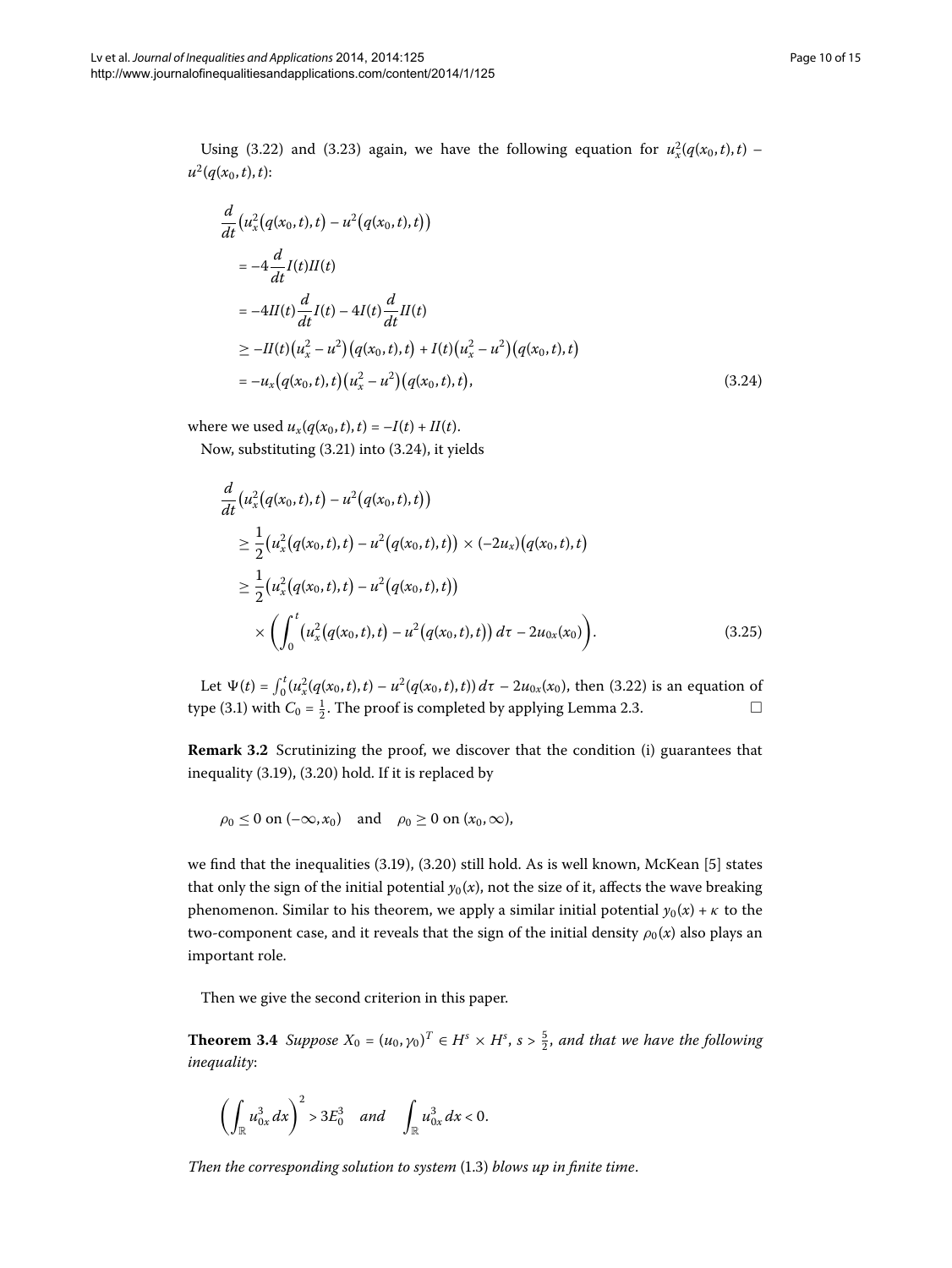*Proof* Let

$$
m(t)=\int_{\mathbb{R}}u_x^3\,dx,\quad t\geq 0.
$$

Multiplying (3.13) with  $u_x^2$  and integrating by parts subsequently, we obtain the equation for  $m(t)$  as

$$
\frac{1}{3}\frac{dm(t)}{dt} = -\frac{1}{2}\int_{\mathbb{R}} u_x^4 dx + \frac{1}{3}\int_{\mathbb{R}} u_x^4 dx - \int_{\mathbb{R}} u_x^2 G * \left[ u^2 + \frac{u_x^2}{2} + \frac{\gamma^2}{2} - \frac{\gamma_x^2}{2} \right] dx
$$
  
+ 
$$
\int_{\mathbb{R}} u_x^2 \left[ u^2 + \frac{\gamma^2}{2} - \frac{\gamma_x^2}{2} \right] dx
$$
  

$$
\leq -\frac{1}{6} \int_{\mathbb{R}} u_x^4 dx + \frac{1}{2} \int_{\mathbb{R}} u^2 u_x^2 dx + \frac{1}{2} \int_{\mathbb{R}} u_x^2 G * \gamma_x^2 dx + \frac{1}{2} \int_{\mathbb{R}} u_x^2 \gamma^2 dx
$$
  

$$
\leq -\frac{1}{6} \int_{\mathbb{R}} u_x^4 dx + \frac{1}{2} \int_{\mathbb{R}} u_x^2 [u^2 + \gamma^2] dx + \frac{1}{4} ||\gamma_x^2||_{L^1} \int_{\mathbb{R}} u_x^2 dx,
$$

where we used

$$
\left\|G*\gamma_x^2\right\|_{L^\infty}\leq\|G\|_{L^\infty}\left\|\gamma_x^2\right\|_{L^1}\leq\frac{1}{2}\left\|\gamma_x^2\right\|_{L^1}.
$$

According to the invariant property of *E*(*t*), we get

$$
\frac{1}{2}\int_{\mathbb{R}}u_x^2[u^2+\gamma^2\,dx+\frac{1}{4}\|\gamma_x^2\|_{L^1}\int_{\mathbb{R}}u_x^2\,dx\leq \frac{1}{4}E_0^2+\frac{1}{4}E_0^2=\frac{1}{2}E_0^2.
$$

On the other hand, the Cauchy-Schwarz inequality implies that

$$
\left|\int_{\mathbb{R}} u_x^3 dx\right| \leq \left(\int_{\mathbb{R}} u_x^4 dx\right)^{1/2} \left(\int_{\mathbb{R}} u_x^2 dx\right)^{1/2},\,
$$

therefore

$$
\int_{\mathbb{R}} u_x^4 dx \geq \frac{1}{E_0} \bigg( \int_{\mathbb{R}} u_x^3 dx \bigg)^2.
$$

Thus we obtain from the above that

$$
\frac{dm(t)}{dt} \le -\frac{m^2}{2E_0} + \frac{3}{2}E_0^2.
$$

The hypothesis of this theorem and the standard argument on the Riccati type equation ensure that there exists a time *T* such that

$$
\lim_{t\to T}\int_{\mathbb{R}}u_x^3\,dx=-\infty.
$$

Since

$$
\int_{\mathbb{R}} u_x^3 dx \geq \inf u_x(x,t) \int_{\mathbb{R}} u_x^2 dx \geq \inf u_x(x,t) E_0,
$$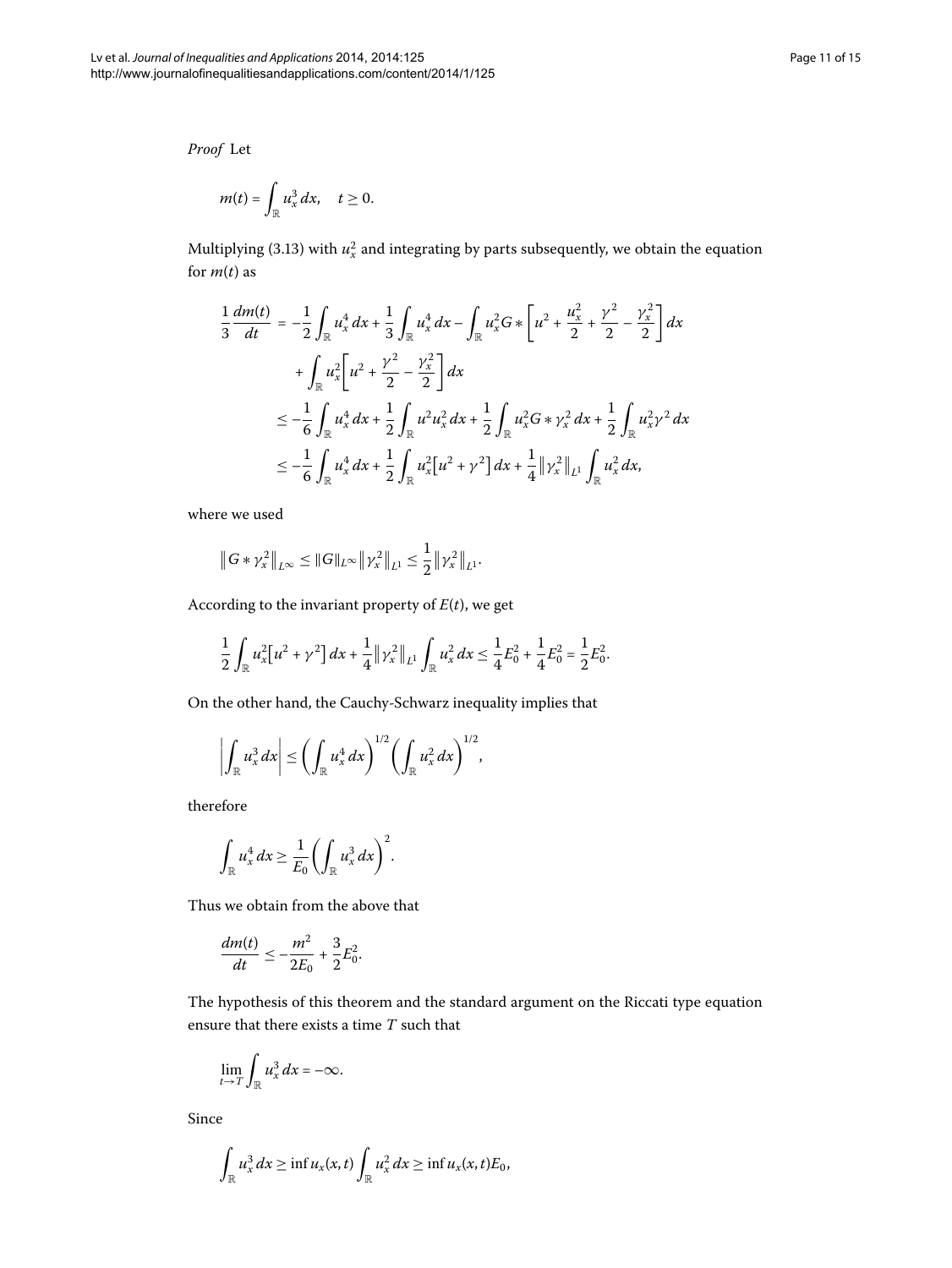we have

$$
\liminf_{t\to T}\inf_{x\in\mathbb{R}}u_x(x,t)=-\infty.
$$

This completes the proof.

Finally, we give the third criterion.

**Theorem 3.5** Suppose  $X_0 = (u_0, \gamma_0)^T \in H^s \times H^s$ ,  $s > \frac{5}{2}$ ,  $\rho_0$  and  $u_0$  satisfy the following *conditions*:

(i)  $\rho_0 \ge 0$  on  $(-\infty, x_0)$  *and*  $\rho_0 \le 0$  on  $(x_0, \infty)$  $\left(\text{or } \rho_0 \leq 0 \text{ on } (-\infty, x_0) \quad \text{and} \quad \rho_0 \geq 0 \text{ on } (x_0, \infty)\right),$ (ii)  $u'_0(x_0) \leq \sqrt{2}$  $\frac{2}{2}E_0^{\frac{1}{2}}$ .

*Proof* As mentioned in Claim 2 of Theorem 3[.](#page-5-5)3, condition (i) means that for any fixed t, *γ*<sub>*x*</sub></sub><sup>2</sup>(*x*,*t*) − *γ*<sup>2</sup>(*x*,*t*) ≤ *γ*<sub>*x*</sub><sup>2</sup>(*q*(*x*<sub>0</sub>,*t*),*t*) − *γ*<sup>2</sup>(*q*(*x*<sub>0</sub>,*t*),*t*) for all *x* ∈ R. Then

$$
\frac{d}{dt}u_x(q(x_0,t),t) \le \frac{1}{2}u^2(q(x_0,t),t) - \frac{1}{2}u_x^2(q(x_0,t),t)
$$
\n
$$
\le \frac{1}{4}||u||_{H^1}^2 - \frac{1}{2}u_x^2(q(x_0,t),t)
$$
\n
$$
\le \frac{1}{4}E_0 - \frac{1}{2}u_x^2(q(x_0,t),t),
$$

let  $\varphi(t) = u_x(q(x_0, t), t)$ , we obtain

$$
\frac{d\varphi}{dt} \le -\frac{1}{2}\varphi^2 + K^2,
$$

where  $K = \frac{1}{2} E_0^{\frac{1}{2}}$ [.](#page-3-5) By applying Lemma 2.3, we have

$$
\lim_{t \to T} \varphi(t) = -\infty, \quad \text{with } T = \frac{1}{-\frac{1}{2}\varphi_0 + \frac{K^2}{\varphi_0}},
$$

<span id="page-11-0"></span>from the condition that

$$
\varphi_0 < -\sqrt{2}K = -\frac{\sqrt{2}}{2}E_0^{\frac{1}{2}}.
$$

This completes the proof.

## **4 Infinite propagation speed**

In this section, we consider the infinite propagation speed for system (1[.](#page-0-1)1). It can be shown as follows.

**Theorem 4.1** Assume  $T = T(u_0, \rho_0) > 0$  is the maximal existence time of the unique clas*sical solutions*  $(u, \rho)$  *to system* (1.3). *If*  $u_0(x) = u(x, 0)$  *has compact support*  $[\alpha, \beta]$ *, and*  $\rho_0$  *is* 

 $\Box$ 

 $\Box$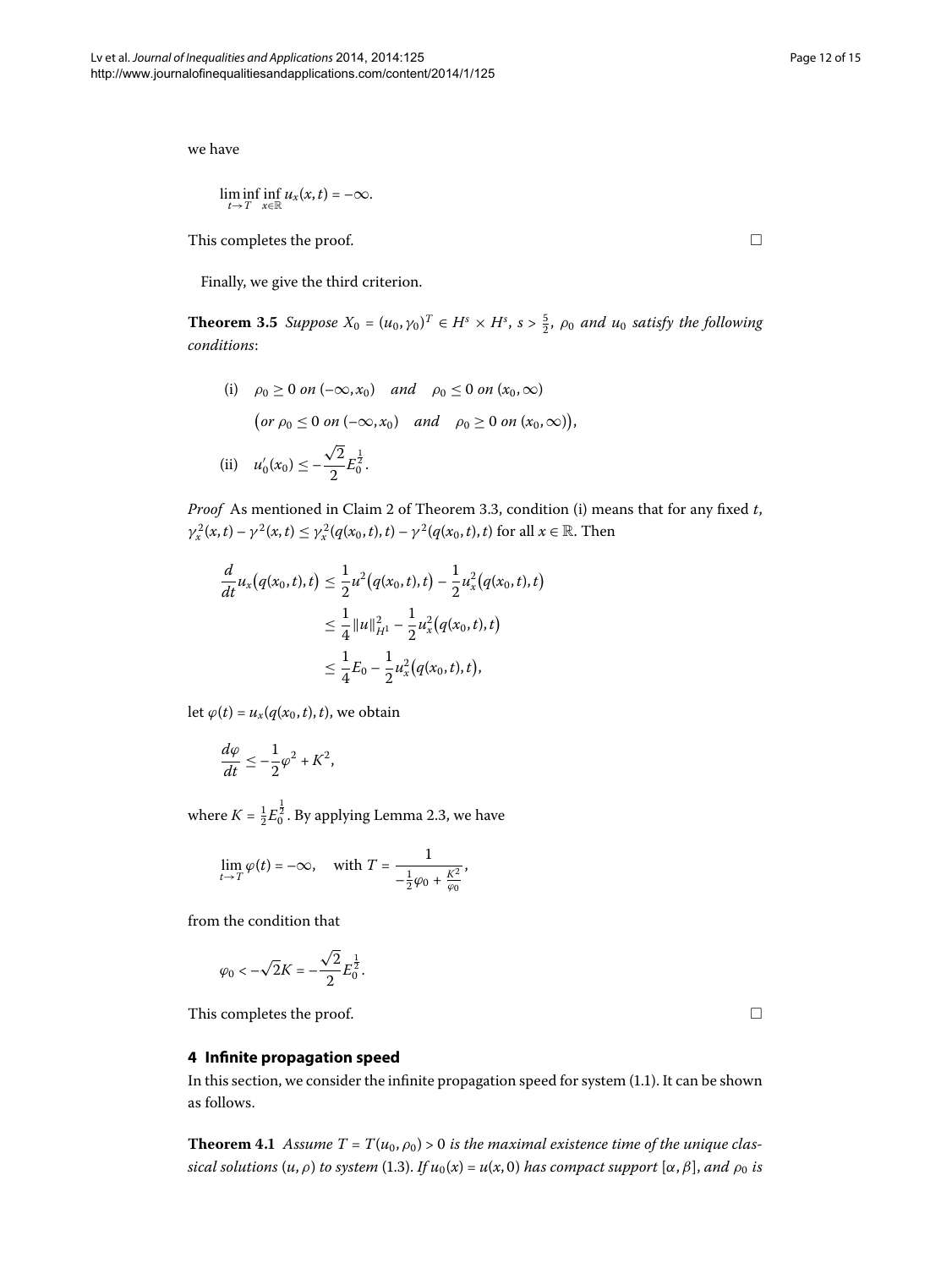*also compactly supported on the interval*  $[\alpha, \beta]$ , *moreover*,  $\rho_0 > 0$  (*or*  $\rho_0 < 0$ ) *on*  $[\alpha, \beta]$ , *then for*  $t \in (0, T]$ *, we have* 

$$
u(x,t) = \begin{cases} \phi_-(t)e^{-x}, & x > q(\alpha,t), \\ \phi_+(t)e^x, & x < q(\beta,t), \end{cases}
$$

*where*  $\phi_{-}(t)$  *and*  $\phi_{+}(t)$  *denote continuous nonvanishing functions with*  $\phi_{-}(t) < 0$  *and*  $\phi_{+}(t) > 0$ *for t*  $\in$  (0, *T*]. *Furthermore*,  $\phi$ <sub>-</sub>(*t*) *is a strictly decreasing function*, *while*  $\phi$ <sub>+</sub>(*t*) *is an increasing function*.

*Proof* Since  $\rho_0$  has initially compact support  $\alpha, \beta$ , and thanks to (3.17) and (3.18), we obtain  $y(q(x,t),t)q_x^2(x,t) = y_0(x)$ , for any  $x \in \mathbb{R} - [\alpha, \beta]$ ; simultaneously,  $u_0(x)$  has compact support  $[\alpha, \beta]$ , which implies that  $y_0(x)$  has compact support  $[\alpha, \beta]$ . It follows that  $y(q(x,t),t)q_x^2(x,t) = y_0(x) = 0$ , for any  $x \in \mathbb{R} - [\alpha, \beta]$ . So *y* is compactly supported with its support contained in the interval  $[q(\alpha, t), q(\beta, t)]$ . Therefore the following functions are well defined:

<span id="page-12-2"></span>
$$
E_+(t) = \int_{\mathbb{R}} e^x y(x,t) dx \text{ and } E_-(t) = \int_{\mathbb{R}} e^{-x} y(x,t) dx,
$$

with

<span id="page-12-0"></span>
$$
E_{+}(t) = \int_{\mathbb{R}} e^{x} y_0 dx = 0 \quad \text{and} \quad E_{-}(t) = \int_{\mathbb{R}} e^{-x} y_0 dx = 0. \tag{4.1}
$$

Then, for  $x > q(\beta, t)$ ,

<span id="page-12-1"></span>
$$
u(x,t) = \frac{1}{2}e^{-|x|} * y(x,t) = \frac{1}{2}e^{-x} \int_{q(\alpha,t)}^{q(\beta,t)} e^{x}y(x,t) dt = \frac{1}{2}e^{-x}E_{+}(t),
$$
\n(4.2)

similarly, when  $x < q(\alpha, t)$ 

$$
u(x,t) = \frac{1}{2}e^{-|x|} * y(x,t) = \frac{1}{2}e^x \int_{q(\alpha,t)}^{q(\beta,t)} e^{-x}y(x,t) dt = \frac{1}{2}e^x E_-(t).
$$
 (4.3)

Hence, as consequences of  $(4.2)$  $(4.2)$  $(4.2)$  and  $(4.3)$ , we have

$$
u(x,t) = -u_x(x,t) = u_{xx}(x,t) = \frac{1}{2}e^{-x}E_+(t), \quad \text{as } x > q(\beta, t),
$$
\n(4.4)

and

$$
u(x,t) = u_x(x,t) = u_{xx}(x,t) = \frac{1}{2}e^x E_-(t), \quad \text{as } x < q(\alpha, t). \tag{4.5}
$$

On the other hand,

$$
\frac{dE_+(t)}{dt} = \int_{-\infty}^{\infty} e^x y_t(x, t) dx
$$

$$
= \int_{-\infty}^{\infty} e^x \{ -(yu_x) - yu_x + \kappa y_x - \rho y_x \} dx
$$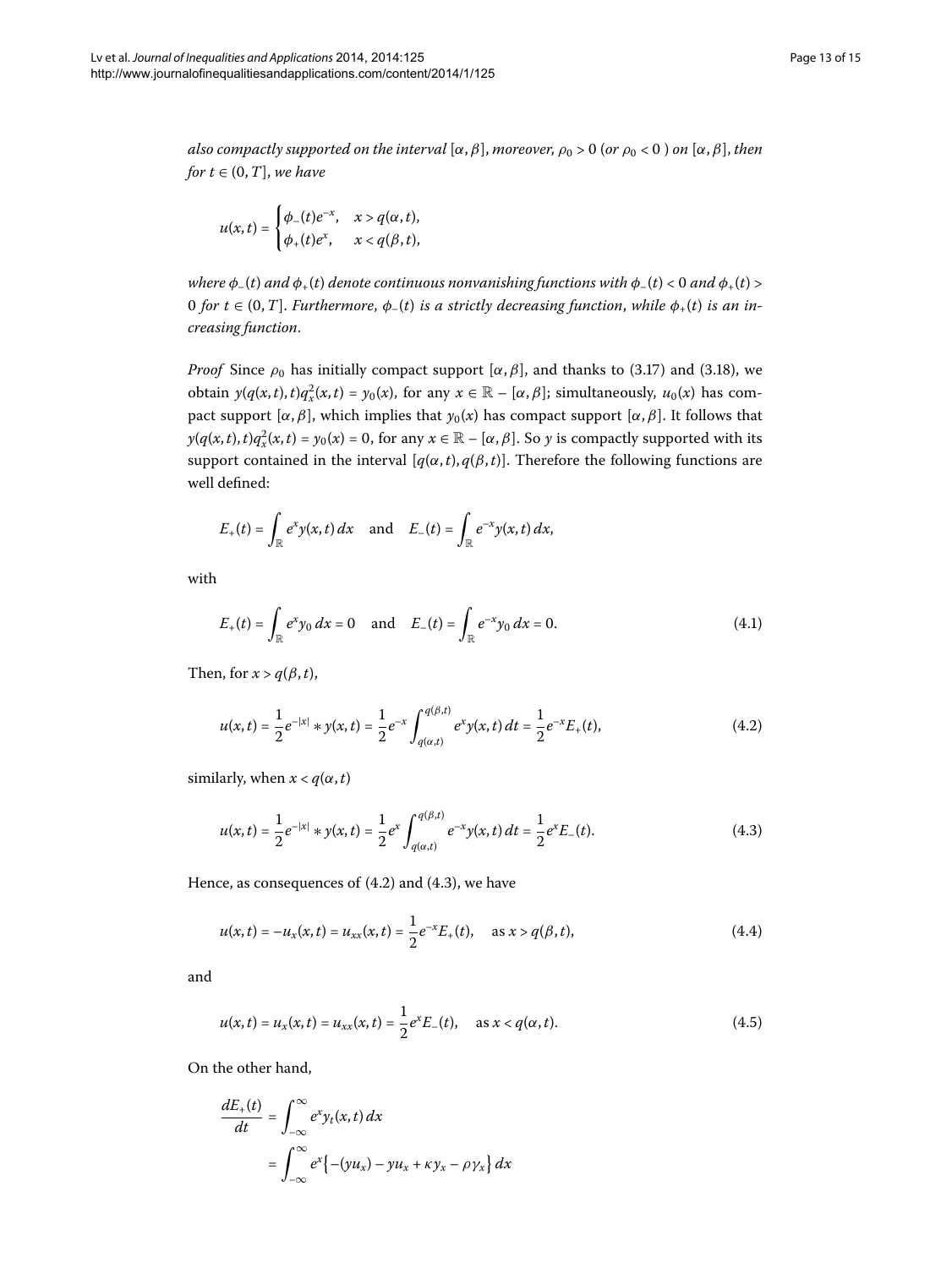<span id="page-13-8"></span><span id="page-13-7"></span><span id="page-13-6"></span>=

For any fixed t,  $\gamma^2 - \gamma_x^2 = e^x \int_x^{\infty} e^{\tau} \rho(\tau, t) d\tau \times e^{-x} \int_{-\infty}^x e^{-\tau} \rho(\tau, t) d\tau$ , for all  $x \in \mathbb{R}$ . Then for  $x > q(\beta, t)$ , we have

$$
\gamma^2 - \gamma_x^2 = 0,\tag{4.7}
$$

similarly, when  $x < q(\alpha, t)$ , we get

$$
\gamma^2 - \gamma_x^2 = 0,\tag{4.8}
$$

when  $q(\alpha, t) \leq x \leq q(\beta, t)$ , we obtain

$$
\gamma^{2} - \gamma_{x}^{2} = e^{x} \int_{x}^{q(\beta,t)} e^{\tau} \rho(\tau,t) d\tau \times e^{-x} \int_{q(\alpha,t)}^{x} e^{-\tau} \rho(\tau,t) d\tau > 0.
$$
 (4.9)

By using  $(4.7)$  $(4.7)$  $(4.7)$ ,  $(4.8)$ , and  $(4.9)$ , we have

$$
\frac{dE_{+}(t)}{dt} > 0.\tag{4.10}
$$

Therefore,  $E_{+}(t)$  is an increasing function in the lifespan. From (4.1), it follows that  $E_{+}(t) > 0$  for  $t \in (0, T]$ .

Similarly, it is easy to see that  $E_-(t)$  is decreasing with  $E_-(0) = 0$ . Therefore,  $E_-(t) < 0$  for  $t \in (0, T]$ .

<span id="page-13-2"></span><span id="page-13-1"></span>Taking 
$$
\varphi_{\pm}(t) = \frac{1}{2}E_{\pm}(t)
$$
, we obtain what we want. Then the theorem is proved.

#### <span id="page-13-0"></span>**Competing interests**

The authors declare that they have no competing interests.

#### **Authors' contributions**

All authors contributed equally to the writing of this paper. All authors read and approved the final manuscript.

#### **Author details**

<span id="page-13-3"></span><sup>1</sup> Department of Mathematics, Zhejiang Normal University, Jinhua, China. <sup>2</sup>Nonlinear Analysis and Applied Mathematics (NAAM) Research Group, Faculty of Science, King Abdulaziz University, Jeddah, 21589, Saudi Arabia. <sup>3</sup>Department of Mathematics, Quaid-I-Azam University 45320, Islamabad, 44000, Pakistan.

## <span id="page-13-4"></span>**Acknowledgements**

<span id="page-13-5"></span>This work is partially supported by NSFC (Grant No. 11101376), NSFC (Grant No. 11226176) and ZJNSF (Grant No. LQ13A010008).

### Received: 21 January 2014 Accepted: 14 March 2014 Published: 28 Mar 2014

#### **References**

- 1. Camassa, R, Holm, D: An integrable shallow water equation with peaked solitons. Phys. Rev. Lett. 71, 1661-1664 (1993)
- 2. Fuchssteiner, B, Fokas, AS: Symplectic structures, their Backlund transformations and hereditary symmetries. Physica D 4(1), 47-66 (1981/1982)
- 3. Constantin, A, Escher, J: Well-posedness, global existence and blow-up phenomenon for a periodic quasi-linear hyperbolic equation. Commun. Pure Appl. Math. 51, 475-504 (1998)
- 4. Constantin, A, Escher, J: Wave breaking for nonlinear nonlocal shallow water equations. Acta Math. 181, 229-243 (1998)